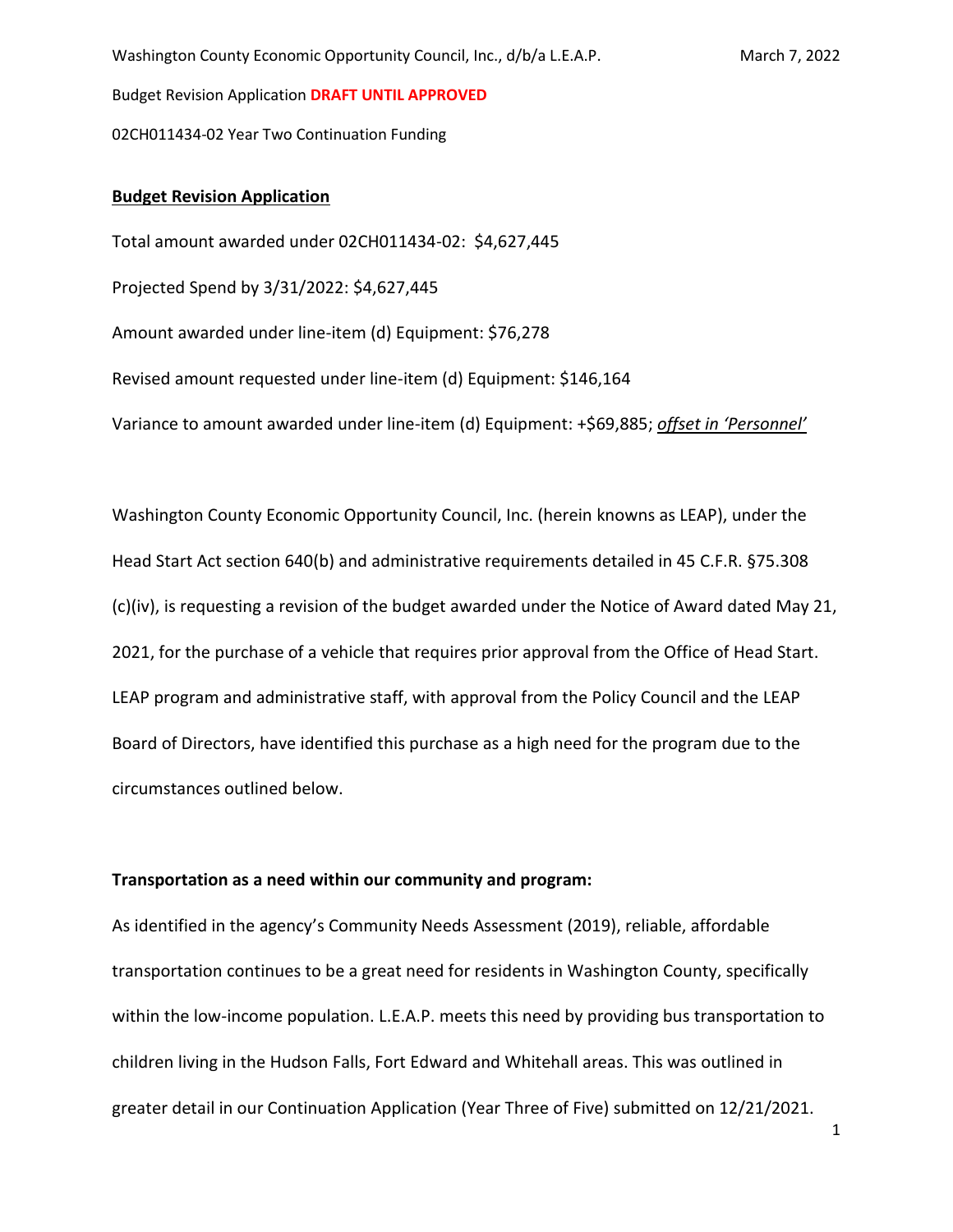#### 02CH011434-02 Year Two Continuation Funding

Meeting the transportation needs of all the families is an ongoing challenge. Transportation is very expensive. The NYS Department of Transportation has rigid standards regarding bus inspections and safety. While these inspections are important for the safety of the children, repairs can be both costly and time-consuming. In 2021, two aging buses were removed from our fleet due to the repair costs exceeding the value of the assets.

### **Challenge due to the pandemic:**

Since the onset of the COVID-19 pandemic, LEAP has continued to provide both center-based and home-based services to our Head Start and Early Head Start children and families. In order to do so safely and effectively, and in response to the pandemic, many aspects of our day-today operations have been revised in order to ensure the health and safety of our staff as well as our clients. This includes but is not limited to social distancing measures while transporting children to and from our Centers. LEAP is currently transporting only 14 children on each bus to ensure that all (non-sibling) children are socially distanced while being transported. The children in our program are some of the most vulnerable in our community at present due to the following conditions. Children under age five are not yet eligible to become vaccinated (as of the date of this application), have a harder time wearing a tight-fitting mask, and struggle to keep themselves safely distanced from their peers, teachers and others LEAP support staff due to the curious nature of this age-group. This vulnerability, coupled with the high rate of transmission of the omicron variant that is currently spreading within our community, in addition to the lack of backup vehicles that the program has available to meet the need, has led

2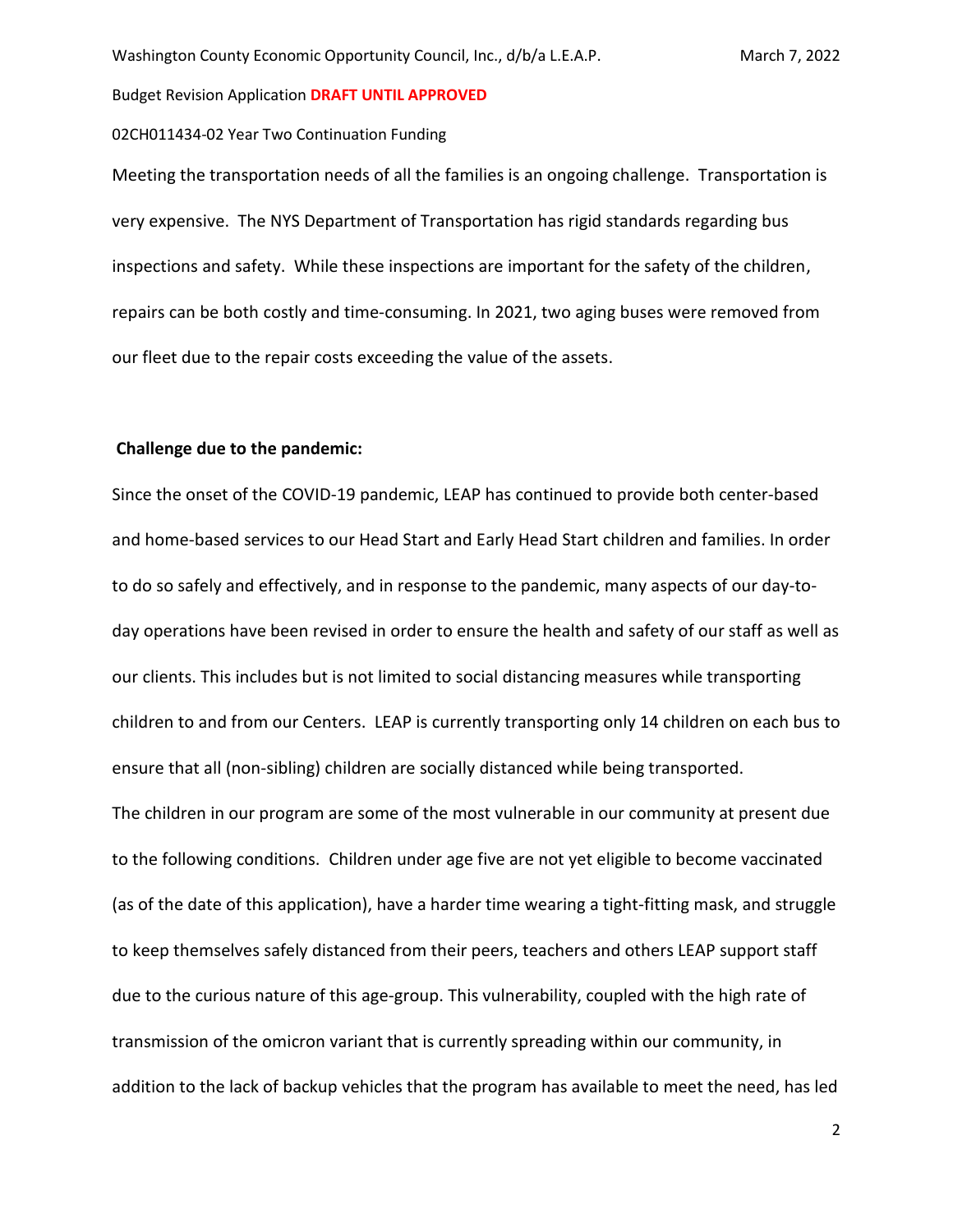#### 02CH011434-02 Year Two Continuation Funding

to the decision to pursue the purchase of a new school bus using surplus dollars within the 'Personnel' line-item of the approved budget. This personnel budget surplus is driven by unprecedented vacancies and turnover within the program over the last 12 months. We believe that this is a secondary result of the pandemic and what observers are calling an impact of the 'Great Resignation' on organizations nationwide. While the human services sector has dealt with an already high level of burnout comparatively, the impact of the pandemic has only further impacted the burnout rate of the frontline workers within our Head Start program.

Budget Line Item (d) Equipment

Approved: \$76,278: \$10,916 Office Equipment (Xerox); \$65,363 Vehicle Fleet Lease (Enterprise).

Requested: \$146,164: \$12,614 Office Equipment (Xerox); \$68,550 Vehicle Fleet Lease (Enterprise); \$65,000 A-2 bus

Total amount of variance +\$69,885: \$4,885 (minor) variance in estimated vs. projected cost of copier and fleet lease expense; \$65,000 in new cost for purchase of an A-2 bus. Funding to be sourced from a surplus within the Personnel line. Note. Across all categories of the budget, we do not anticipate a variance in projected vs. approved funding that is +/- 10% of the total budget. The chart below outlines the variances anticipated.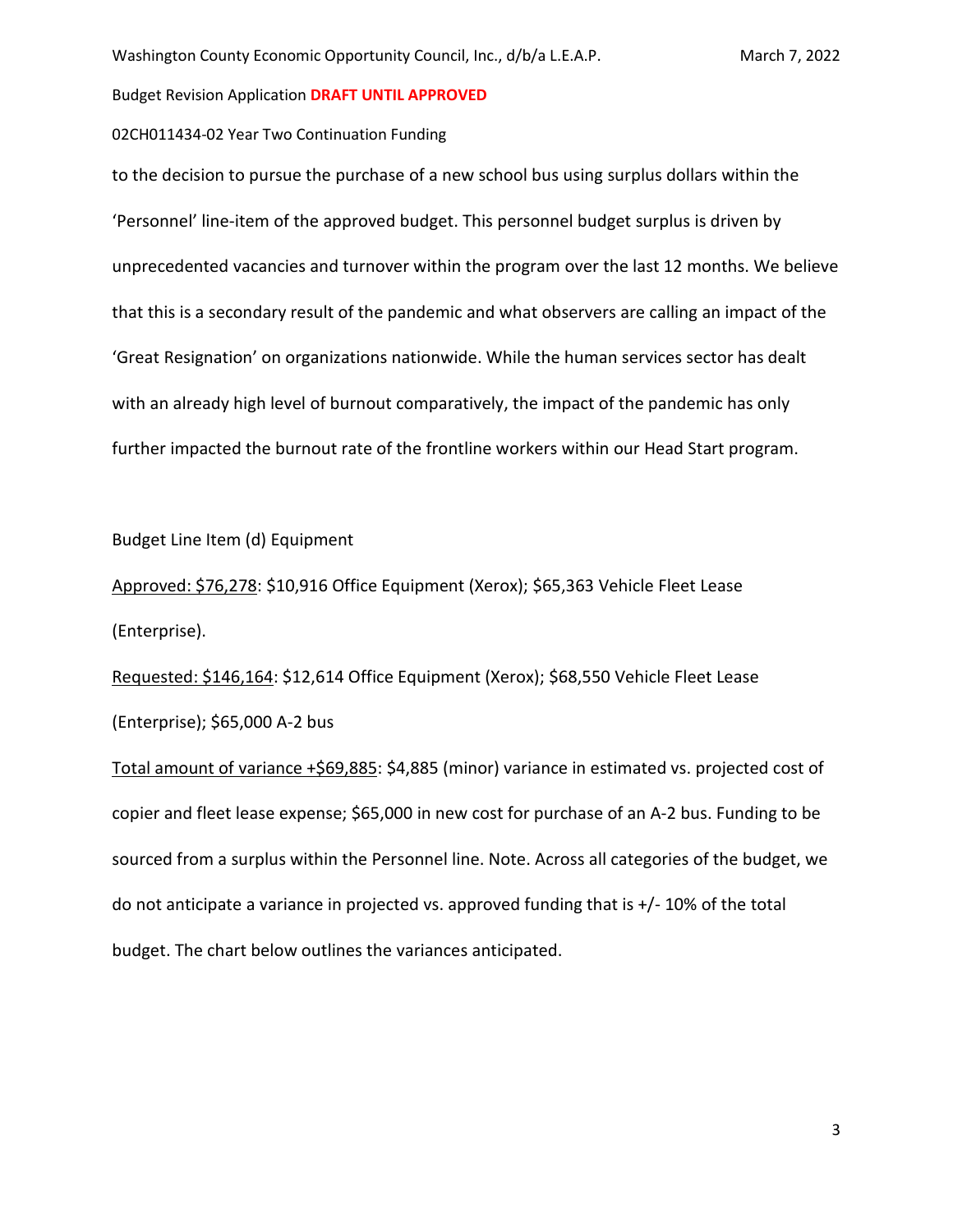### 02CH011434-02 Year Two Continuation Funding

| Sum of Yearly Budget                    |                        |           |    |           |                                                |   |            |
|-----------------------------------------|------------------------|-----------|----|-----------|------------------------------------------------|---|------------|
| <b>Total Description</b>                | <b>Approved Budget</b> |           |    |           | Revised Budget * Variance from original budget |   |            |
| A. Personnel                            | \$                     | 2,911,267 | \$ | 2,742,339 | $-3.7%$ \$                                     |   | (168, 928) |
| <b>B.</b> Fringe Benefits               | s                      | 973,208   |    | 1,071,928 | $2.1\%$ \$                                     |   | 98,720     |
| D. Equipment                            | \$                     | 76,279    | S  | 146,164   | $1.5%$ \$                                      |   | 69,885     |
| E. Supplies                             | 5                      | 110,595   | S  | 64,888    | $-1.0%$                                        | s | (45, 707)  |
| F. Contractual                          | \$                     | 78,508    | \$ | 108,363   | $0.6%$ \$                                      |   | 29,855     |
| H. Other                                | \$                     | 469,029   | s  | 493,458   | $0.5%$ \$                                      |   | 24,429     |
| Travel - Out-of-Region<br><b>Pilank</b> | \$                     | 8,559     | \$ | 305       | $-0.2%$ \$                                     |   | (8, 254)   |
| <b>Grand Total</b>                      |                        | 4,627,445 | S  | 4,627,445 |                                                |   | o          |

#### Reforecast - Head Start Year 2 Grant 4/1/2021 - 3/31/2022 Sort1 Description

## **Use (and location)**

LEAP is ready to respond to what is an urgent need within our program, and formally requests permission to purchase a Type A2 school bus, with customized specifications that meet our need. Based on a quote dated 12/10/2021, the current estimated base price is \$56,311, with options to address capacity and safety needs equal to an additional \$13,382. The total quote, inclusive of discounts and fees is \$69,815. The agency has received three quotes that range in cost from \$61,925 -\$69,815 and is therefore using a flat \$65,000 as a placeholder (estimate) for purposes of projecting spend. This new bus will be located at our Dix Avenue Head Start Center in Hudson Falls. We anticipate having funds spent-in full by the end of our current grant year (two of five); 03/31/2022. The new vehicle will ensure that we are able to safely transport children living within the Hudson Falls and Fort Edward community; one of many ways in which our agency has responded to the COVID-19 pandemic to-date. *Please note that due to market conditions out of our control, the total cost may fluctuate if and when we are approved to move* 

4